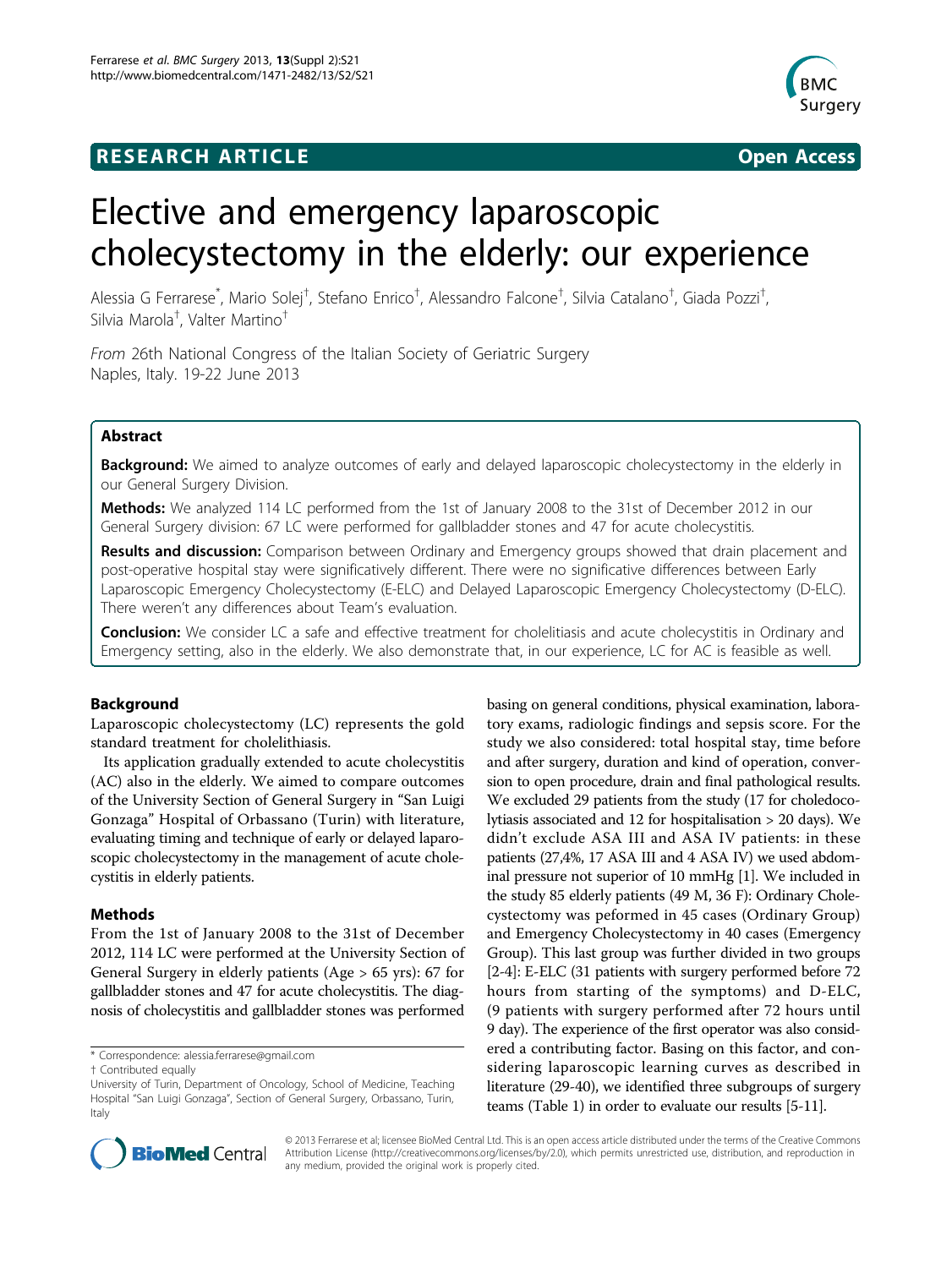| Team 1 | More than 100 laparoscopic cholecistectomy and more than 100 other laparoscopic operations. |
|--------|---------------------------------------------------------------------------------------------|
| Team 2 | Less than 100 laparoscopic cholecistectomy and less than 100 other laparoscopic operations. |
| Team 3 | Surgeons in learning curve progression or Resident with expert Surgeon supervisor           |

<span id="page-1-0"></span>

|  | Table 1 Definitions of team according to the experience of the lead surgeon |  |  |  |  |  |  |  |  |  |
|--|-----------------------------------------------------------------------------|--|--|--|--|--|--|--|--|--|
|--|-----------------------------------------------------------------------------|--|--|--|--|--|--|--|--|--|

Statistical proportions related to the analyzed dichotomic variables, for both E-ELC and D-ELC (gender distribution in different patient groups, number of post-operative complications, conversion rate, number of drains, number of other related surgeries, presence of fever, wall thickening, effusion amount, gallbladder distension and calculosis type) were compared using Chi-square test and Fisher's exact test. Continuous variables like age distribution, postoperative hospital stay time, surgery duration and several haematochemical characteristics (WBC, CRP) were expressed as average (range) and analyzed using the Mann-Witney U test. Patient distribution according to different surgical teams was confirmed. All statistical analyses were performed using R software (version 2.6.2), and a  $p$  value of less than 0.01 was considered indicative of statistical significance.

## Results and discussion

In our experience, the comparison between Ordinary and Emergency Group was no statistically significant about blood test values and ultrasonographic evidence (Table 2).

We analyzed E-ELC and D-ELC data without finding any statistically significant difference in the elderly, except for the full hospital stay duration, which was longer for D-ELC patients (Table 3). Operation time, conversion rate, and complications did not demonstrate any significant difference between the two groups. Comparison of success rates achieved by different surgeons yielded the same results, regardless of their levels of experience (Table 4). Patients can be operated after a time interval of 73 hours and up to 9 days, and receive the same benefits that would have been obtained from an earlier operation.

| Table 2 Statistical analysis based on the comparison of |  |  |
|---------------------------------------------------------|--|--|
| Ordinary vs DEA Groups                                  |  |  |

|                            | Ordinary<br>Group | Emergency<br>Group | P Value  |
|----------------------------|-------------------|--------------------|----------|
| Operation time (min)       | 75,5 (40-220)     | 90 (28-200)        | 0.1874   |
| PO hospital stay<br>(days) | $2(1-10)$         | $3(2-12)$          | 0,002313 |
| Conversion rate            | 6.7%              | 7%                 | 0,3869   |
| Complications              | 8.5%              | 2%                 | 0,2352   |
| Drains                     | 16,7%             | 51%                | 0.0003   |
| Associated operations      | 13,3%             | 12,8%              | 0,998    |
| Cancer                     | 3%                | Ω                  |          |

## Table 3 Statistical analysis based on the comparison of E-DLC and D-DLC Groups

|                         | Early-ELC         | Delayed-ELC           | P Value  |
|-------------------------|-------------------|-----------------------|----------|
| <b>WBC</b>              | 11,05 (3,73-28,8) | $9,05(2,23-15,6)$     | 0,03264  |
| <b>PCR</b>              | 1,39 (0,04-45)    | $0,66$ $(0,08-23,23)$ | 0,1672   |
| Temperature             | 14%               | 2(7%)                 | 0,5281   |
| Thickened wall          | 57.4%             | 13 (48%)              | 0,4      |
| Pericholecystic fluid   | 17%               | $2(7.4\%)$            | 0,25     |
| Distended gallbladder   | 43.4%             | 12 (44.4%)            | 0,998    |
| Operation time (min)    | 90 (36-330)       | 85 (28-195)           | 0,1554   |
| PO hospital stay (days) | $3(2-15)$         | $3(2-8)$              | 0,6551   |
| Total hospital stay     | $4(2-16)$         | $10(4-16)$            | p < 0.01 |
| Tasso di conversione    | 5%                | $0\%$                 | 0,59     |
| Complications           | 5%                | 0%                    | 0,59     |
| Drains                  | 36%               | 26%                   | 0,3752   |
| Operations associated   | 8%                | 15%                   | 0,2353   |
| Cancer                  | 1,6%              | 0%                    | 0,998    |

## Conclusions

In agreement with literature [\[8](#page-2-0)-[10](#page-2-0)], we consider LC a safe and effective treatment for AC also in the elderly. This study demonstrates that in our experience LC for AC is feasible as well. The learning curve of this procedure is feasible [\[11](#page-2-0),[12\]](#page-2-0). We also believe that, whenever possible, early LC is to be preferred, above all for the significantly shortened total hospital stay. Nevertheless, the retrospective analysis of our case study, even with a smaller sample for delayed LC patients, showed that elderly patients can be operated with delayed approach and still benefit from the same advantages that would be obtained with an early operation [\[12](#page-2-0)-[19\]](#page-2-0). In our experience, according to literature, laparoscopic cholecystectomy is a secure procedure to be performed [[20-24](#page-2-0)]. We consider surgery approach

| Table 4 Statistical analysis based on the Team |  |  |  |
|------------------------------------------------|--|--|--|
|------------------------------------------------|--|--|--|

|                            |        | Team 1-Team 2 Team 1-Team 3 Team 2-Team 3 |          |
|----------------------------|--------|-------------------------------------------|----------|
| Operation<br>time (min)    | 0,6936 | 0,6089                                    | 0,2759   |
| PO hospital<br>stay (days) | 0,3159 | 0,02131                                   | 0,09583  |
| Total hospital<br>stay     | 0,9362 | 0,004337                                  | 0,004981 |
| Conversion<br>rate         | 0,1553 | 0,6677                                    | 0,3896   |
| Complications              | 0.3823 | 0.998                                     | 0,998    |